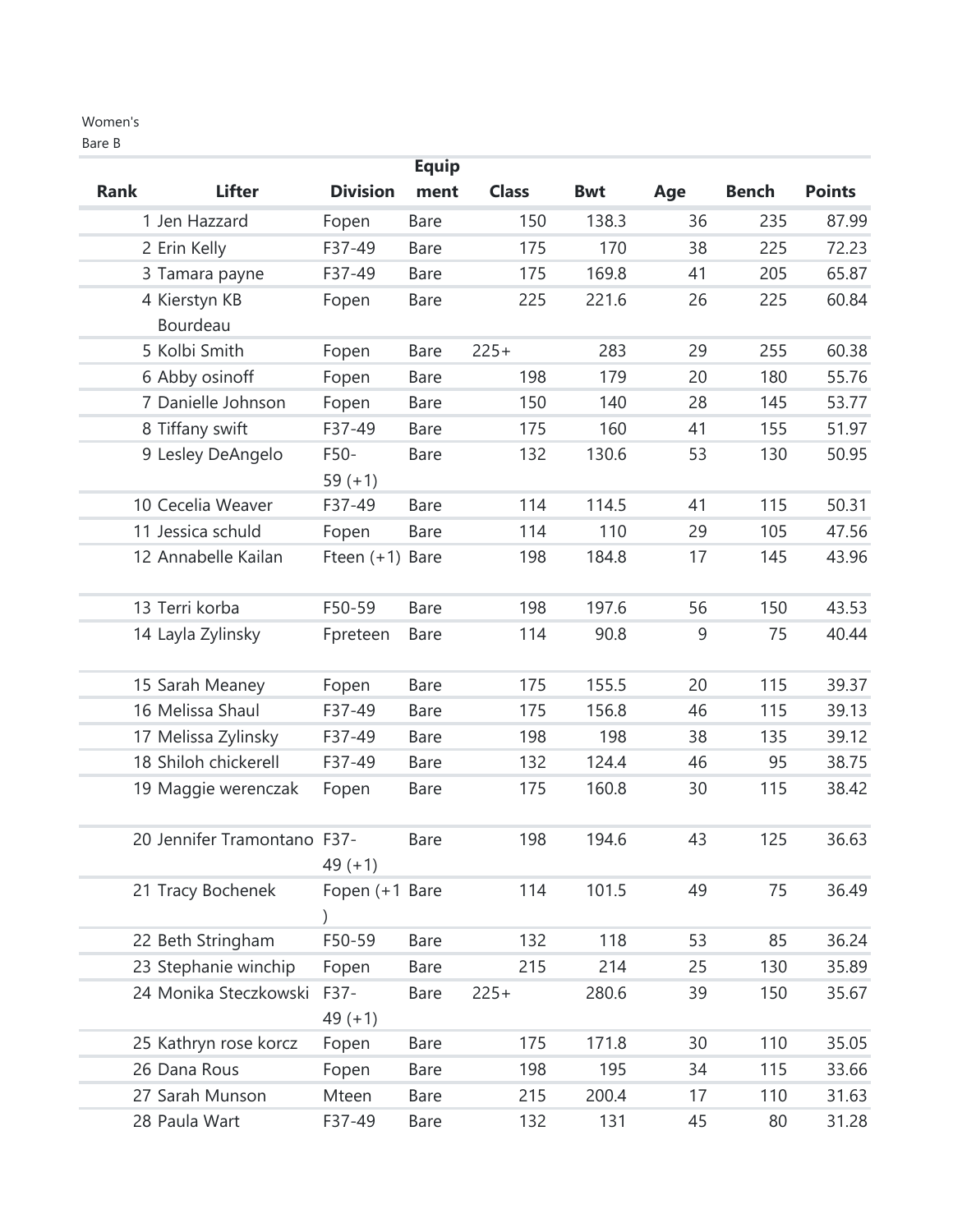|                      | 29 Nina Koch         | Fopen                                      | <b>Bare</b>  | $225+$       | 240.2      | 22  | 120          | 30.97                           |
|----------------------|----------------------|--------------------------------------------|--------------|--------------|------------|-----|--------------|---------------------------------|
|                      | 30 Melissa Rathbun   | F50-59                                     | <b>Bare</b>  | 175          | 152        | 51  | 85           | 29.6                            |
|                      | 31 Jenna Utter       | F37-49                                     | <b>Bare</b>  | 215          | 208        | 37  | 105          | 29.5                            |
|                      | 32 Molly McManus     | Fteen (+1) Bare                            |              | 150          | 148.4      | 17  | 80           | 28.37                           |
| Women's<br>Unlimited | 33 Karli Williams    | Fopen                                      | Bare         | $225+$       | 245        | 30  | 110          | 28.08                           |
|                      |                      |                                            | <b>Equip</b> |              |            |     |              |                                 |
| <b>Rank</b>          | <b>Lifter</b>        | <b>Division</b>                            | ment         | <b>Class</b> | <b>Bwt</b> | Age | <b>Bench</b> | <b>Points</b>                   |
|                      | 1 Kelly Duffy        | Fopen $(+1)$ Unlimit 225+<br>$\mathcal{E}$ | ed           |              | 277.7      | 39  | 550          | 131.46                          |
|                      | 2 Nicole Weigel      | Fopen $(+1)$ Unlimit 225+                  | ed           |              | 247        | 40  | 385          | 97.85                           |
| IVIEITS DATE         |                      |                                            |              |              |            |     |              |                                 |
|                      |                      |                                            | <b>Equip</b> |              |            |     |              |                                 |
| <b>Rank</b>          | <b>Lifter</b>        | <b>Division</b>                            | ment         | <b>Class</b> | <b>Bwt</b> | Age | <b>Bench</b> | <b>Points</b>                   |
|                      | 1 Merwis Askerzadah  | Mopen                                      | <b>Bare</b>  | 299          | 299        | 35  | 585          | 134.87                          |
|                      | 2 Ralph Lupo         | Mopen                                      | Bare         | 235          | 230        | 33  | 500          | 123.57                          |
|                      | 3 James Farina       | Mopen                                      | Bare         | 285          | 279.6      | 43  | 500          | 117.66                          |
|                      | 4 Brandon Harrington | Mopen                                      | Bare         | 185          | 176        | 31  | 405          | 116.44                          |
|                      | 5 Mathew nagurney    | Mopen                                      | Bare         | 215          | 213.4      | 36  | 430          | 109.69                          |
|                      | 6 Chris tomaszewski  | M37-49                                     | <b>Bare</b>  | 235          | 230        | 45  | 430          | 106.27                          |
|                      | 7 Anthony urban      | Mopen                                      | Bare         | 299          | 289.2      | 30  | 455          | 106                             |
|                      | 8 Greg vigilante     | M50-59                                     | Bare         | 185          | 174.6      | 54  | 365          | 105.56                          |
|                      | 9 Jon Ferris         | M37-49                                     | Bare         | 185          | 184        | 39  | 375          | 104.5                           |
|                      | 10 Neil Cotton       | Mopen                                      | Bare         | 148          | 148.4      | 20  | 305          | 100.66                          |
|                      | 11 Dave barvinchak   | M37-49                                     | <b>Bare</b>  | 215          | 206.8      | 47  | 380          | 98.52                           |
|                      | 12 Lucas smith       | M37-49                                     | <b>Bare</b>  | 265          | 260.4      | 40  | 405          | 97.11                           |
|                      | 13 Michael knapp     | M37-49                                     | Bare         | 235          | 217.2      | 45  | 380          | 96.12                           |
|                      | 14 Dave Kingwater    | M37-49                                     | <b>Bare</b>  | 265          | 259        | 49  | 400          | 96.01                           |
|                      | 15 Chris dejoy       | M37-49                                     | Bare         | 165          | 160        | 44  | 310          | 95.92                           |
|                      | 16 David youngs      | M37-49                                     | <b>Bare</b>  | 265          | 262.8      | 39  | 400          | 95.74                           |
|                      |                      |                                            |              |              |            |     |              |                                 |
|                      | 17 Jay townsend      | M37-49                                     | <b>Bare</b>  | 265          | 240.2      | 41  | 390          |                                 |
|                      | 18 Brad palmer       | Mopen                                      | Bare         | 185          | 185        | 30  | 340          |                                 |
|                      | 19 Ryan meerwarth    | Mopen                                      | Bare         | 215          | 195.2      | 28  | 350          |                                 |
|                      | 20 Wyatt owen        | Mopen                                      | Bare         | 235          | 226.2      | 35  | 375          | 95.12<br>94.4<br>93.85<br>93.24 |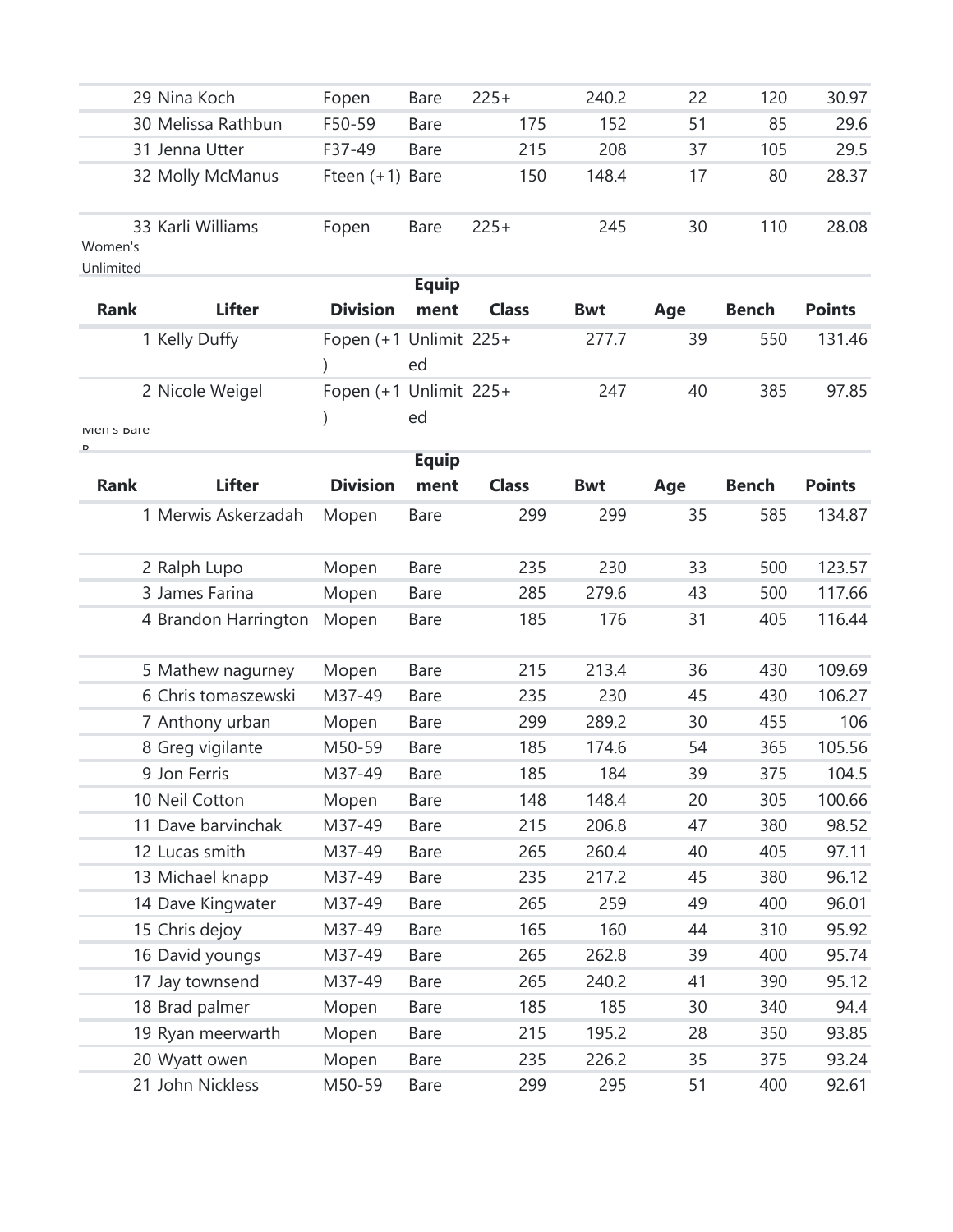| 22 Christian Russo         | Mteen (+            | Bare        | 185    | 182.41 | 18 | 325 | 91.11 |
|----------------------------|---------------------|-------------|--------|--------|----|-----|-------|
|                            | 1)                  |             |        |        |    |     |       |
| 23 Dhaye douglas           | Mopen               | Bare        | 215    | 191.4  | 25 | 335 | 90.95 |
| 24 Cary soloynu            | M37-49              | Bare        | 265    | 252    | 47 | 375 | 90.48 |
| 25 Anthony Estevez         | Mopen               | Bare        | 215    | 192.6  | 31 | 330 | 89.23 |
| 26 Jameson williams        | M37-49              | <b>Bare</b> | $299+$ | 364.2  | 40 | 405 | 87.98 |
| 27 Anthony franco          | $M70+$              | <b>Bare</b> | 215    | 189    | 81 | 315 | 86.22 |
| 28 Najee Hickling          | Mopen               | <b>Bare</b> | 185    | 176.2  | 24 | 295 | 84.75 |
| 29 Jay Dilello             | Mopen (+ Bare<br>1) |             | 235    | 220.2  | 61 | 335 | 84.22 |
| 30 Robert Cushman          | M50-59              | <b>Bare</b> | 235    | 230.6  | 57 | 340 | 83.95 |
| 31 Jordan Selin            | M37-49              | <b>Bare</b> | 215    | 215.2  | 41 | 330 | 83.84 |
| 32 Israel deltoro          | Mopen               | <b>Bare</b> | 165    | 156.6  | 36 | 265 | 83.47 |
| 33 Steven pickwick         | Mopen (+ Bare<br>1) |             | 285    | 284    | 50 | 355 | 83.16 |
| 34 Lawson Williams         | Mteen               | <b>Bare</b> | 185    | 182.4  | 18 | 290 | 81.3  |
| 35 John bogart             | M50-59              | <b>Bare</b> | 265    | 265    | 50 | 335 | 80.04 |
| 36 Serefina Diaz           | Mopen               | Bare        | 235    | 217.4  | 29 | 315 | 79.65 |
| 37 Kevin barrows           | M50-59              | Bare        | $299+$ | 359    | 52 | 365 | 79.63 |
| 38 Jeffery Gonzalez        | Mteen (+<br>1)      | Bare        | 165    | 158.4  | 16 | 250 | 78    |
| 39 Saverio Caratelli       | Mopen               | Bare        | 215    | 205.4  | 31 | 295 | 76.77 |
| 40 Kevin Bolton            | M37-49              | <b>Bare</b> | 185    | 184    | 43 | 275 | 76.63 |
| 41 Andrew Zylinsky         | M37-49              | <b>Bare</b> | 235    | 234.2  | 49 | 310 | 76.16 |
| 42 Patrick Duffy           | Mopen               | Bare        | 215    | 197.7  | 39 | 285 | 75.83 |
| 43 Jim Van Allen           | M60-69              | <b>Bare</b> | 215    | 199    | 68 | 285 | 75.53 |
| 44 Michael Anton           | Mteen (+<br>1)      | Bare        | 215    | 201.6  | 16 | 280 | 73.64 |
| 45 Evan Russo              | Mteen (+<br>1)      | Bare        | 215    | 209    | 15 | 285 | 73.48 |
| 46 Declan White            | Mopen               | <b>Bare</b> | 165    | 163.8  | 18 | 235 | 71.35 |
| 47 Nelson Wells            | M50-59              | <b>Bare</b> | 215    | 206.2  | 51 | 260 | 67.52 |
| 48 Tommy knuth             | M60-69              | Bare        | 215    | 202.4  | 67 | 250 | 65.6  |
| 49 Kyler Butts             | Mteen               | <b>Bare</b> | 215    | 198    | 19 | 245 | 65.12 |
| 50 Wyatt Joseph<br>Montana | Mteen               | Bare        | 165    | 150.8  | 16 | 200 | 65.07 |
| 51 Jon caldwell            | Mopen               | Bare        | 215    | 197.8  | 35 | 240 | 63.83 |
| 52 Alex Kailan             | Mteen (+<br>1)      | Bare        | 215    | 197.6  | 15 | 235 | 62.54 |
| 53 Jesse Byms              | Mopen               | Bare        | 215    | 185.2  | 35 | 225 | 62.42 |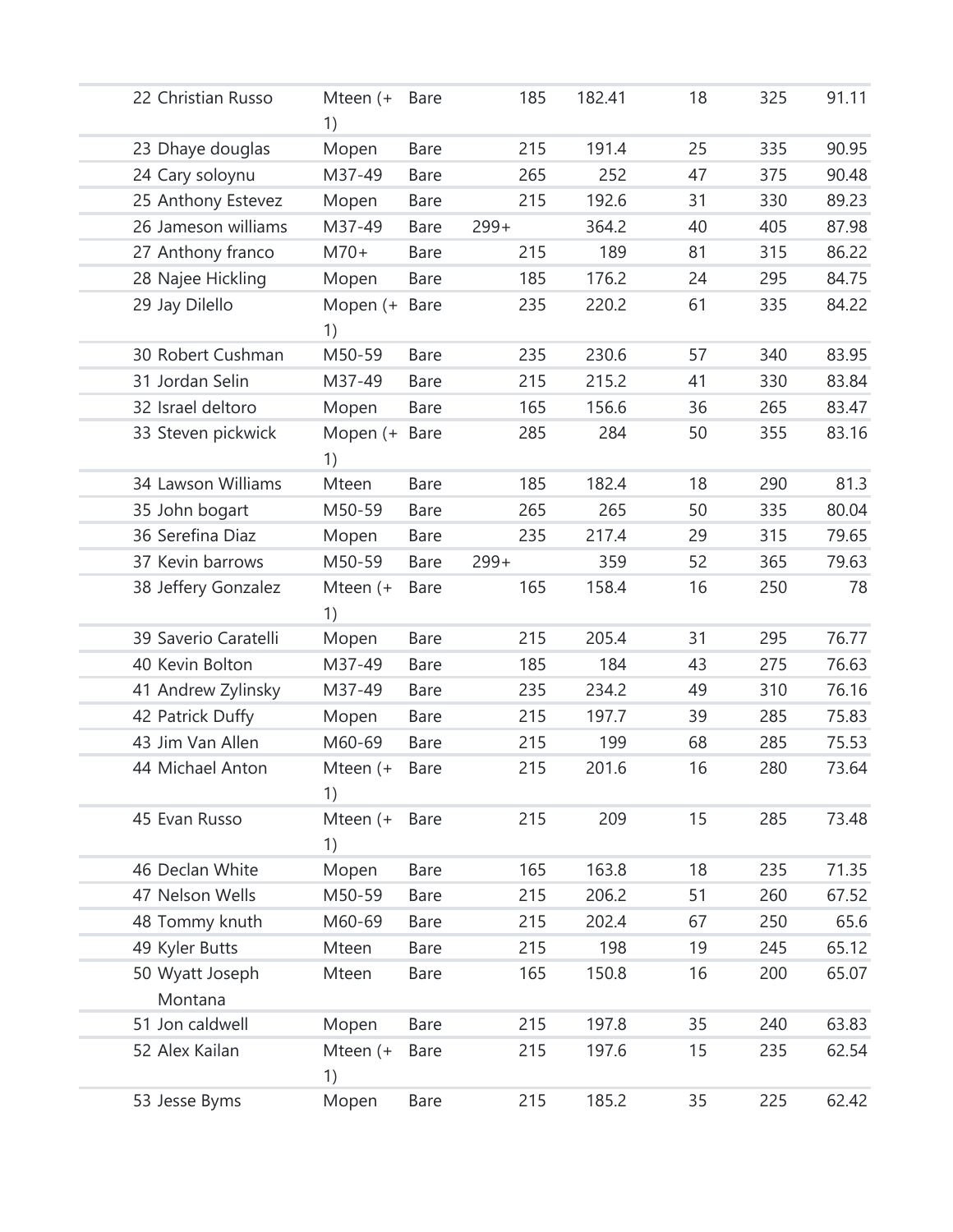|                    | 54 Mike Knopf         | M50-<br>$59 (+1)$                                                   | <b>Bare</b>   | 215          | 213.8      | 52  | 240          | 61.16         |
|--------------------|-----------------------|---------------------------------------------------------------------|---------------|--------------|------------|-----|--------------|---------------|
|                    | 55 David Laszewski    | $M70+$                                                              | Bare          | 185          | 176        | 71  | 210          | 60.38         |
|                    | 56 Zach Brown         | Mteen                                                               | <b>Bare</b>   | 132          | 124        | 19  | 140          | 55.28         |
|                    | 57 Justin Kessler     | M37-49                                                              | Bare          | 215          | 213.4      | 40  | 205          | 52.29         |
|                    | 58 Shawn Loomis       | M37-49                                                              | <b>Bare</b>   | 265          | 235.8      | 46  | 210          | 51.48         |
|                    | 59 Dan Weaver         | M60-69                                                              | <b>Bare</b>   | 215          | 206        | 66  | 190          | 49.37         |
|                    | 60 Thomas Konnick     | Mteen                                                               | <b>Bare</b>   | 235          | 232.4      | 18  | 195          | 48.02         |
|                    | 61 Zackery Loomis     | Mteen                                                               | <b>Bare</b>   | 265          | 249        | 13  | 180          | 43.54         |
|                    | 62 Brew Drust         | Mpreteen Bare<br>$(+1)$                                             |               | 132          | 100.2      | 10  | 80           | 40.63         |
|                    | 63 Josiah Wichansky   | Mpreteen Bare                                                       |               | 148          | 145        | 12  | 105          | 35.39         |
| Men's<br>Unlimited | 64 Ryan King          | Mteen                                                               | Bare          | 235          | 222.4      | 14  | 125          | 31.29         |
|                    |                       |                                                                     | <b>Equip</b>  |              |            |     |              |               |
| <b>Rank</b>        | <b>Lifter</b>         | <b>Division</b>                                                     | ment          | <b>Class</b> | <b>Bwt</b> | Age | <b>Bench</b> | <b>Points</b> |
|                    | 1 Keith ODell         | Mopen (+ Unlimit<br>1)                                              | ed            | 235          | 228.7      | 40  | 880          | 217.92        |
|                    | 2 Ben Russo           | Mopen                                                               | Unlimit<br>ed | 215          | 189.1      | 22  | 575          | 157.33        |
|                    | 3 Andrew Bochenek     | Mopen (+ Unlimit<br>1)                                              | ed            | 235          | 218.7      | 51  | 605          | 152.56        |
|                    | 4 John bogart shirted | M50-59                                                              | Unlimit<br>ed | 265          | 265        | 50  | 600          | 143.35        |
|                    | 5 Eric Weiderman      | Mopen (+ Unlimit<br>$\left( \begin{array}{c} 1 \end{array} \right)$ | ed            | 235          | 228.4      | 53  | 560          | 138.74        |
|                    | 6 Robert Cushman      | M50-59                                                              | Unlimit<br>ed | 235          | 230.6      | 57  | 550          | 135.81        |
|                    | 7 Davey Malagisi      | Mopen                                                               | Unlimit<br>ed | 215          | 192.8      | 21  | 485          | 131.06        |
|                    | 8 Tom Conti           | Mopen (+ Unlimit<br>1)                                              | ed            | 265          | 242.3      | 50  | 535          | 130.2         |
|                    | 9 John Nickless       | M50-59                                                              | Unlimit<br>ed | 299          | 295        | 51  | 550          | 127.34        |
|                    | 10 Jay townsend shirt | M37-49                                                              | Unlimit<br>ed | 265          | 240.2      | 41  | 500          | 121.95        |
|                    | 11 William Furman     | Mopen                                                               | Unlimit<br>ed | 235          | 219        | 24  | 465          | 117.18        |
|                    | 12 Will christman     | Mopen                                                               | Unlimit<br>ed | 148          | 148        | 27  | 325          | 107.53        |